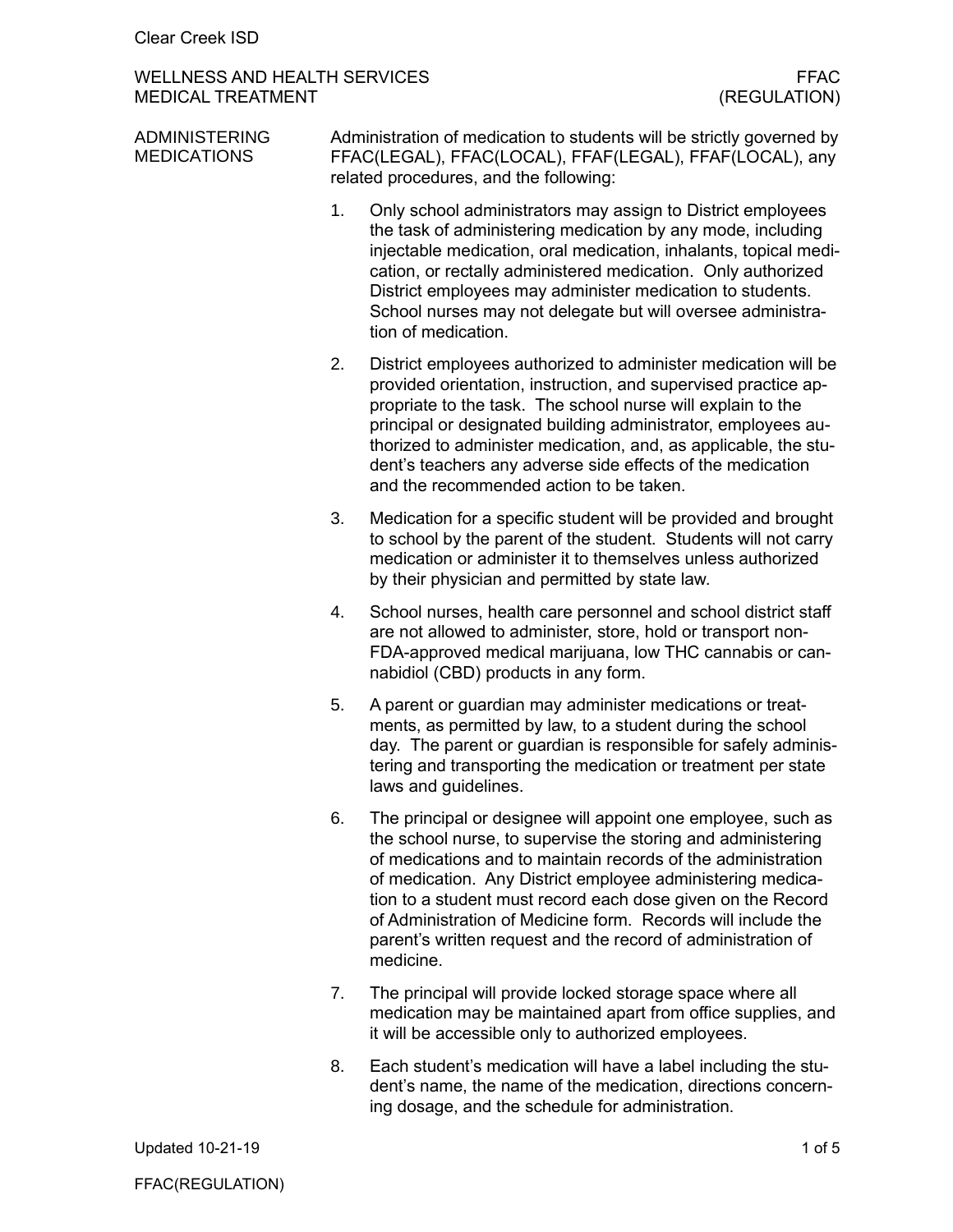## WELLNESS AND HEALTH SERVICES FFAC FFAC<br>MEDICAL TREATMENT (REGULATION) MEDICAL TREATMENT

|                                                                | 9.                                                                                                                                                                                                                                                                                                                                                                                                        | All continuing requests for the District to administer medica-<br>tion will be reviewed at the beginning of each school year.<br>Renewed, written permission for treatment will be required<br>from both the physician and the parent. |  |  |  |
|----------------------------------------------------------------|-----------------------------------------------------------------------------------------------------------------------------------------------------------------------------------------------------------------------------------------------------------------------------------------------------------------------------------------------------------------------------------------------------------|----------------------------------------------------------------------------------------------------------------------------------------------------------------------------------------------------------------------------------------|--|--|--|
|                                                                | 10.                                                                                                                                                                                                                                                                                                                                                                                                       | When the course of treatment is complete, or at the end of the<br>school year, the parent will be asked to pick up any medica-<br>tion within a specified amount of time. The District will dis-<br>pose of any unclaimed medication.  |  |  |  |
|                                                                | For more information on administrative procedures related to medi-<br>cation, see the Guide to Medication Administration in the School<br>Setting from the Texas Department of State Health Services<br>(DSHS).                                                                                                                                                                                           |                                                                                                                                                                                                                                        |  |  |  |
| <b>EPINEPHRINE</b><br><b>DEFINITIONS</b><br><b>ANAPHYLAXIS</b> | In accordance with state law, and for the purposes of these proce-<br>dures, the following definitions will apply:                                                                                                                                                                                                                                                                                        |                                                                                                                                                                                                                                        |  |  |  |
|                                                                | "Anaphylaxis" is a sudden, severe, and potentially life-threatening<br>allergic reaction that occurs when a person is exposed to an aller-<br>gen.                                                                                                                                                                                                                                                        |                                                                                                                                                                                                                                        |  |  |  |
| <b>ANAPHYLACTIC</b><br><b>REACTION</b>                         | An "anaphylactic reaction" is a serious allergic reaction that is rapid<br>in onset and may cause death.                                                                                                                                                                                                                                                                                                  |                                                                                                                                                                                                                                        |  |  |  |
| <b>EPINEPHRINE</b><br>AUTO-<br><b>INJECTOR</b>                 | An "epinephrine auto-injector" is a disposable medical drug deliv-<br>ery device that contains a premeasured single dose of epinephrine<br>that is intended to be used to treat anaphylaxis.                                                                                                                                                                                                              |                                                                                                                                                                                                                                        |  |  |  |
| <b>ADMINISTRATION</b>                                          | Authorized and trained individuals may administer an epinephrine<br>auto-injector on campus. Authorized, trained individuals will ad-<br>minister epinephrine only when the individual reasonably believes<br>that a person is experiencing an anaphylactic reaction. Emergency<br>medical services will be activated and parent notification initiated<br>if/when injectable medication is administered. |                                                                                                                                                                                                                                        |  |  |  |
|                                                                | The District will ensure that at each campus has at least one<br>trained individual is present on campus during the instructional day.                                                                                                                                                                                                                                                                    |                                                                                                                                                                                                                                        |  |  |  |
|                                                                | The Superintendent will identify specific individuals, which include<br>district employees to administer epinephrine auto-injectors. Each<br>individual must attend appropriate training.                                                                                                                                                                                                                 |                                                                                                                                                                                                                                        |  |  |  |
|                                                                |                                                                                                                                                                                                                                                                                                                                                                                                           | The principal and campus nurse will maintain a list of all individuals<br>authorized and trained to administer an epinephrine auto-injector.                                                                                           |  |  |  |
| <b>NOTIFICATION</b>                                            |                                                                                                                                                                                                                                                                                                                                                                                                           | The District will provide notice to parents or guardians before the<br>start of each school year regarding epinephrine auto-injectors.                                                                                                 |  |  |  |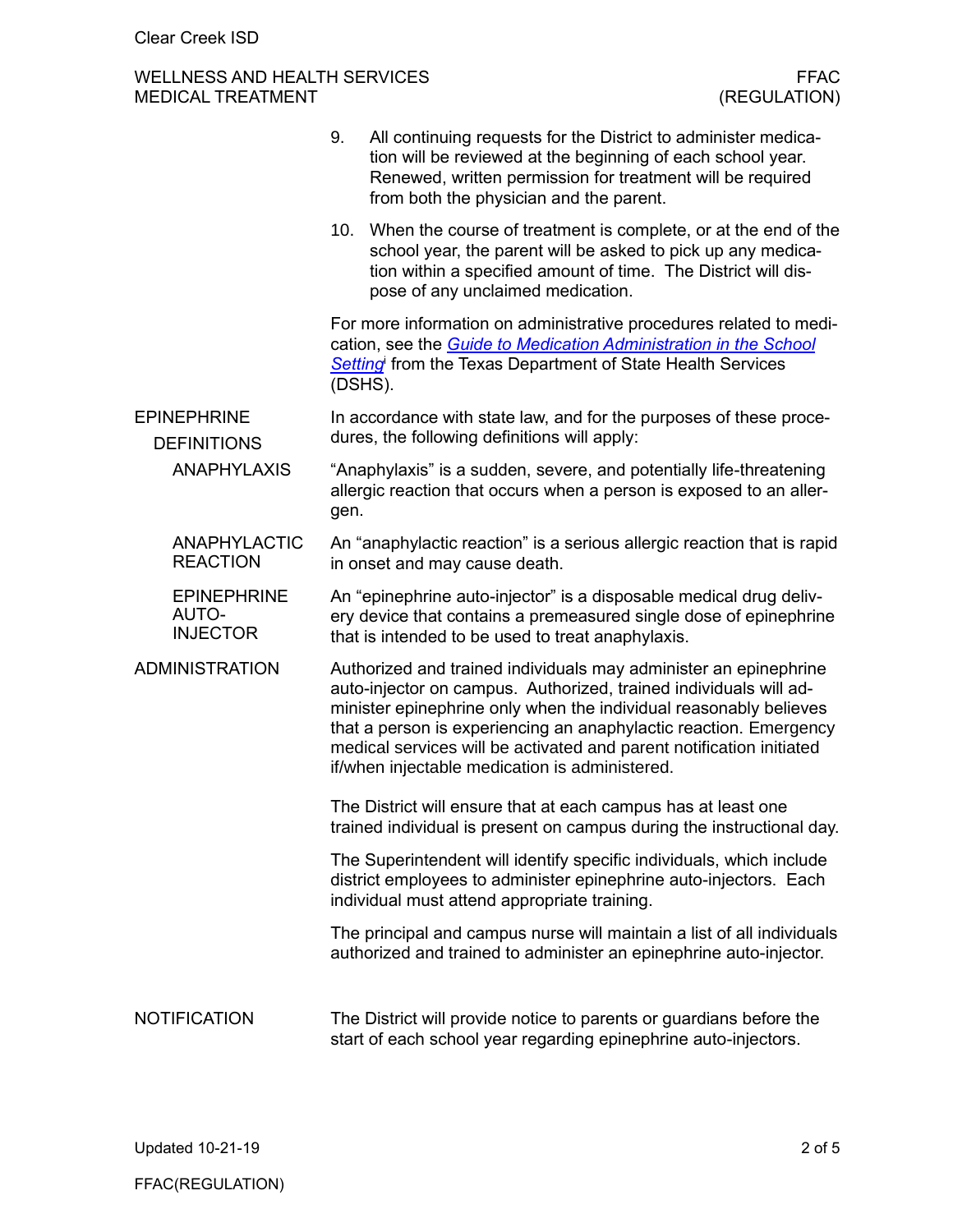## WELLNESS AND HEALTH SERVICES FFAC FFAC<br>MEDICAL TREATMENT (REGULATION) MEDICAL TREATMENT

| <b>TRAINING</b>                                             | The District will annually train authorized individuals from each<br>campus as required by law. Documentation that authorized individ-<br>uals have received the required training is maintained at campus<br>clinic by the campus nurse. |                                                                                                                                                                                                   |  |
|-------------------------------------------------------------|-------------------------------------------------------------------------------------------------------------------------------------------------------------------------------------------------------------------------------------------|---------------------------------------------------------------------------------------------------------------------------------------------------------------------------------------------------|--|
| <b>DISTRICT</b><br><b>EPINEPHRINE</b><br><b>COORDINATOR</b> | The Superintendent has designated Lead Nurses as the District<br>epinephrine coordinators.                                                                                                                                                |                                                                                                                                                                                                   |  |
| <b>RESPONSIBILITIES</b>                                     | The District epinephrine coordinator will:                                                                                                                                                                                                |                                                                                                                                                                                                   |  |
|                                                             | 1.                                                                                                                                                                                                                                        | Ensure that each campus has at least one trained district em-<br>ployee.                                                                                                                          |  |
|                                                             | 2.                                                                                                                                                                                                                                        | Documentation that each authorized individual received the<br>required training will be maintained by campus nurse.                                                                               |  |
|                                                             | 3.                                                                                                                                                                                                                                        | Disseminate applicable District policies and procedures re-<br>garding epinephrine auto-injectors.                                                                                                |  |
|                                                             | 4.                                                                                                                                                                                                                                        | Document the number of and expiration dates for epinephrine<br>auto-injectors available at each location where administration<br>is authorized by Board policy.                                   |  |
|                                                             | 5.                                                                                                                                                                                                                                        | Train appropriate campus staff on the inventory process used<br>to check epinephrine auto-injectors at regular intervals for ex-<br>piration and replacement.                                     |  |
|                                                             | 6.                                                                                                                                                                                                                                        | Provide guidance to campuses to ensure that epinephrine<br>auto-injectors are securely stored and easily accessible to au-<br>thorized and trained individuals.                                   |  |
|                                                             | 7.                                                                                                                                                                                                                                        | Arrange for replacement of epinephrine auto-injectors due to<br>use or expiration.                                                                                                                |  |
|                                                             | 8.                                                                                                                                                                                                                                        | Make reports required by law.                                                                                                                                                                     |  |
|                                                             | 9.                                                                                                                                                                                                                                        | Maintain all reports in accordance with the District's record re-<br>tention schedule regarding the administration, maintenance,<br>and disposal of District-provided epinephrine auto-injectors. |  |
|                                                             | 10.                                                                                                                                                                                                                                       | Maintain contact information for any physicians who provide<br>the standing orders for epinephrine and consult with the phy-<br>sicians as needed.                                                |  |
|                                                             | 11.                                                                                                                                                                                                                                       | Coordinate annual review of the District's procedures.                                                                                                                                            |  |
| <b>CAMPUS</b><br><b>EPINEPHRINE</b><br><b>COORDINATOR</b>   | The principal has designated the campus nurse as the campus epi-<br>nephrine coordinator.                                                                                                                                                 |                                                                                                                                                                                                   |  |
| <b>RESPONSIBILITIES</b>                                     | The campus epinephrine coordinator will:                                                                                                                                                                                                  |                                                                                                                                                                                                   |  |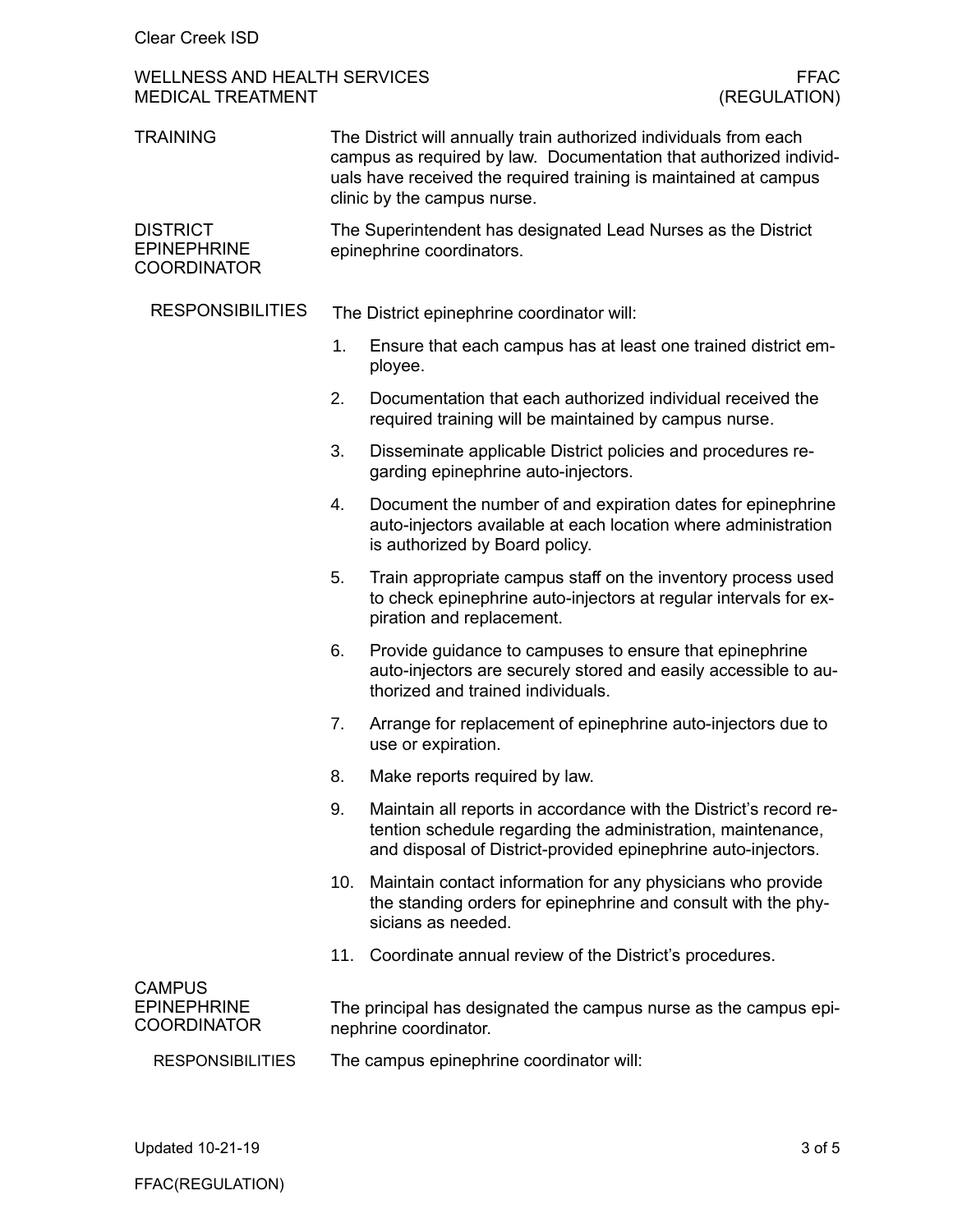# WELLNESS AND HEALTH SERVICES FFAC FFAC FFAC<br>MEDICAL TREATMENT (REGULATION) MEDICAL TREATMENT

|                                                         | 1.                                                                                                                                                                                                                                                                                                                                        | Conduct the annual training and ensure that authorized indi-<br>viduals at the campus level have attended the necessary<br>training.                                                           |  |  |
|---------------------------------------------------------|-------------------------------------------------------------------------------------------------------------------------------------------------------------------------------------------------------------------------------------------------------------------------------------------------------------------------------------------|------------------------------------------------------------------------------------------------------------------------------------------------------------------------------------------------|--|--|
|                                                         | 2.                                                                                                                                                                                                                                                                                                                                        | Maintain a list of individuals authorized and trained at the<br>campus level to administer epinephrine auto-injectors.                                                                         |  |  |
|                                                         | 3.                                                                                                                                                                                                                                                                                                                                        | Check the inventory of epinephrine auto-injectors and expira-<br>tion dates every month to ensure sufficient inventory at each<br>location where administration is authorized by Board policy. |  |  |
|                                                         | 4.                                                                                                                                                                                                                                                                                                                                        | Report to the District epinephrine coordinator required infor-<br>mation when an epinephrine auto-injector is used.                                                                            |  |  |
|                                                         | 5.                                                                                                                                                                                                                                                                                                                                        | Submit requests to the District epinephrine coordinator for re-<br>placement of epinephrine auto-injectors one month before the<br>expiration and within two days of use.                      |  |  |
|                                                         | 6.                                                                                                                                                                                                                                                                                                                                        | Maintain, store, and dispose of epinephrine auto-injectors in<br>accordance with District and campus procedures.                                                                               |  |  |
| <b>CAMPUS</b><br><b>INVENTORY AND</b><br><b>STORAGE</b> | Each campus will have one adult epinephrine auto-injector availa-<br>ble to use at the campus during the instruction day. In addition, el-<br>ementary campus will have one pediatric epinephrine auto-injector<br>available to use during the instructional day.                                                                         |                                                                                                                                                                                                |  |  |
|                                                         | The supply of epinephrine auto-injectors will be stored in the cam-<br>pus clinic.                                                                                                                                                                                                                                                        |                                                                                                                                                                                                |  |  |
| <b>REPORTING</b>                                        | The campus nurse will submit a report on the District's form to the<br>District epinephrine coordinator within five business days after an<br>individual has administered an epinephrine auto-injector.                                                                                                                                   |                                                                                                                                                                                                |  |  |
|                                                         | Within ten business days of the administration of an epinephrine<br>auto-injector, the District epinephrine coordinator will notify the phy-<br>sician or other person who prescribed the epinephrine auto-injec-<br>tor, the Texas Commissioner of Education, and the Commissioner<br>of State Health Services and report the following: |                                                                                                                                                                                                |  |  |
|                                                         | 1.                                                                                                                                                                                                                                                                                                                                        | The age of the person who received the administration of the<br>epinephrine auto-injector;                                                                                                     |  |  |
|                                                         | 2.                                                                                                                                                                                                                                                                                                                                        | Who received the epinephrine auto-injection (e.g., a student,<br>parent, District employee, or visitor);                                                                                       |  |  |
|                                                         | 3.                                                                                                                                                                                                                                                                                                                                        | The physical location where the epinephrine auto-injector was<br>administered;                                                                                                                 |  |  |
|                                                         | 4.                                                                                                                                                                                                                                                                                                                                        | The number of doses of epinephrine auto-injector adminis-<br>tered;                                                                                                                            |  |  |
|                                                         | 5.                                                                                                                                                                                                                                                                                                                                        | The title of the person who administered the epinephrine<br>auto-injector; and                                                                                                                 |  |  |